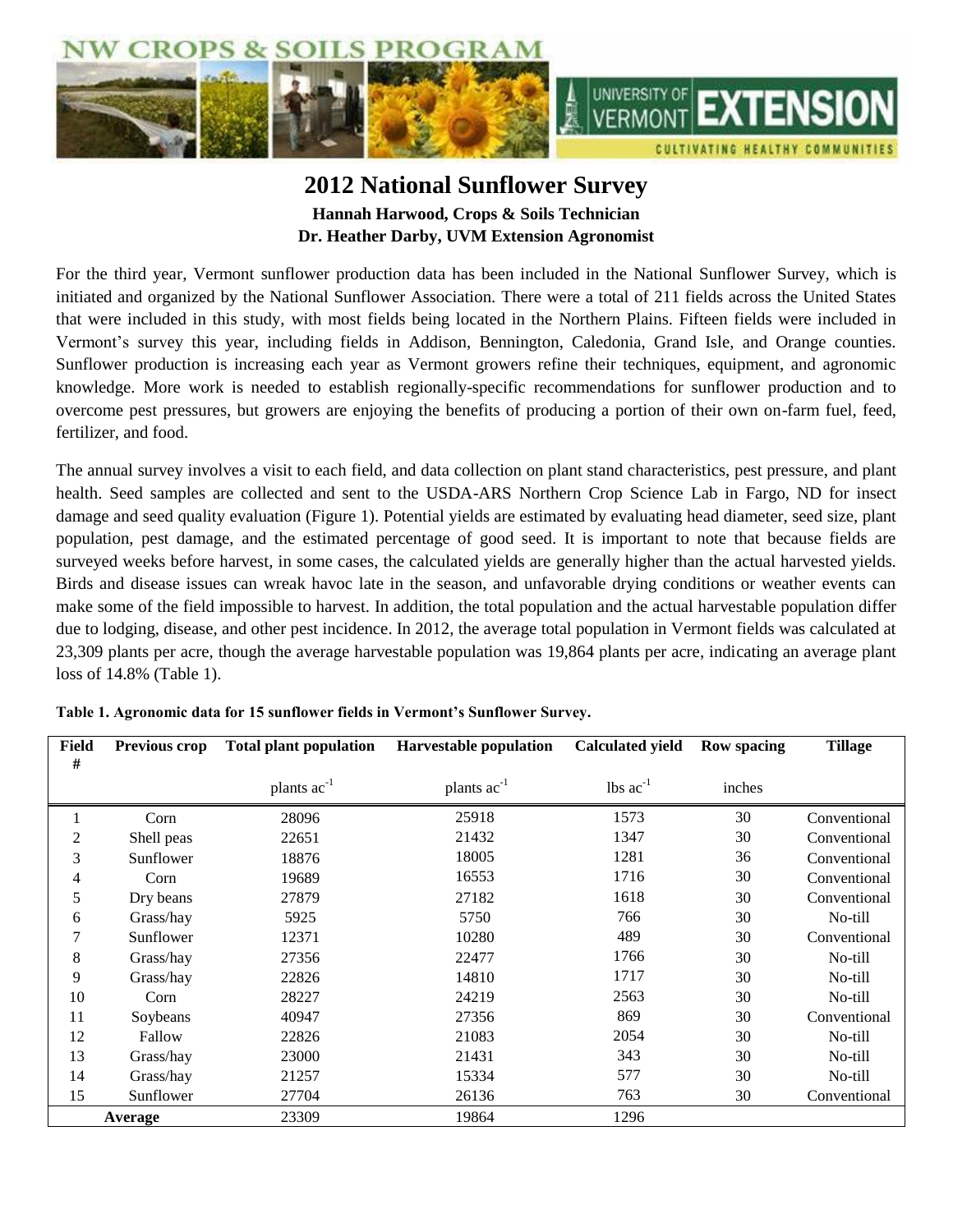Three of the fields were planted following a previous crop of sunflower, while five followed a grass/hay crop and three followed corn. The average calculated yield for Vermont sunflower was 1296 lbs per acre, though the calculated yields ranged from 343 lbs per acre to 2563 lbs per acre. The national average for oilseed sunflower in 2012 was 1508 lbs per acre (USDA, 2013). Of the 15 fields surveyed, only one had 36" row spacing; all others were planted in rows 30" apart. Almost half (7 of the 15) fields were no-till sunflowers planted into either hay or corn fields or fallow ground. All sunflower fields were oilseed-type varieties, grown without irrigation.

During the survey, the overall health of fields is assessed to determine the primary yield limiting factors. In a few cases, no yield limiting factors were identified; in most fields, however, one or two factors were acknowledged as likely to negatively impact yields (Table 2). Weeds were the top yield-limiting factor for sunflowers in VT.

| Field<br>#     | <b>Yield-limiting factors</b> |                     |  |  |  |  |  |
|----------------|-------------------------------|---------------------|--|--|--|--|--|
|                | 1st                           | 2 <sup>nd</sup>     |  |  |  |  |  |
| 1              | Plant spacing                 |                     |  |  |  |  |  |
| $\overline{c}$ | <b>Birds</b>                  |                     |  |  |  |  |  |
| 3              | Weeds                         | Insects             |  |  |  |  |  |
| $\overline{4}$ | <b>Birds</b>                  | Disease             |  |  |  |  |  |
| 5              |                               |                     |  |  |  |  |  |
| 6              | Uneven plant growth           | Weeds               |  |  |  |  |  |
| 7              | Weeds                         | Uneven plant growth |  |  |  |  |  |
| 8              | Fertility                     | Weeds               |  |  |  |  |  |
| 9              | Lodging                       | <b>Birds</b>        |  |  |  |  |  |
| 10             |                               |                     |  |  |  |  |  |
| 11             | <b>Birds</b>                  | Weeds               |  |  |  |  |  |
| 12             | Deer                          | <b>Birds</b>        |  |  |  |  |  |
| 13             | Small head size               | None                |  |  |  |  |  |
| 14             | Weeds                         | Uneven plant growth |  |  |  |  |  |
| 15             | Weeds                         | Deer                |  |  |  |  |  |

**Figure 1. Sunflower seed is hand-threshed to determine insect damage.**

Average yields can be compared based on each field's top yield-limiting factor; this helps to show the impact of given production problems on overall seed yields (Figure 2). Not surprisingly, fields with "no problem" had the highest seed yields. The field with "small head size" as its top limiting factor also had the lowest calculated yield.



**Figure 2. Average yield as impacted by predominant yield-limiting factors. White labels indicate the number of fields with the identified top yield-limiting factor.**

**Table 2. Factors that influenced 2012 sunflower yields, Vermont.**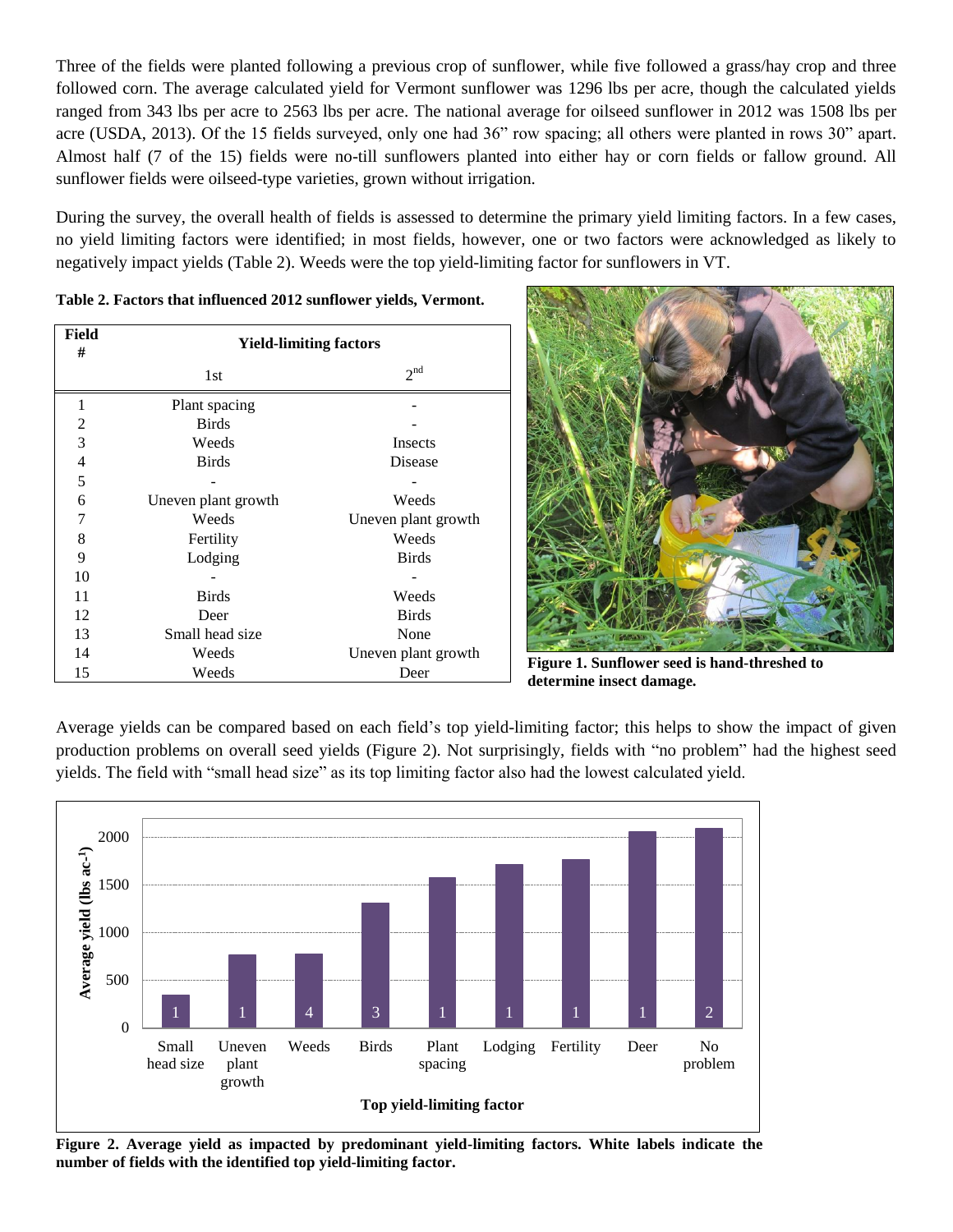Lodging, when sunflower stems bend and break, can be a problem in Vermont, especially with wide heads or following extreme weather events. The most common type of lodging in Vermont's 2012 survey was mid-stalk lodging, meaning the plant had bent and/or broken along the stem. Nine of the 15 surveyed fields had at least some mid-stalk lodging (Table 3). Sclerotinia, or white mold, can also diminish yields, and can cause three types of infection including whole plant wilt, mid-stalk rot, and head rot. While head rot is perhaps the most noticeable form from a distance, mid-stalk sclerotinia rot was most prevalent in Vermont fields (average 2% of sunflowers evaluated). Only a third of the surveyed fields had no form of sclerotinia at the time of the 2012 survey.

Birds are a documented pest in the Northeast; six of the 15 surveyed Vermont fields had notable bird damage in 2012. Average bird damage to seed heads was 6.7%, though the hardest-hit field had 35.3% damage. In the past three years, the severity of bird damage has increased; this year, among the 40% of fields that had bird damage at the time of the survey, the average bird damage was 16.8%. In 2011, eight fields were surveyed, and while 100% of them had bird damage, the average severity was only 8.9%.

| Field # | <b>Lodging</b> |                |                | Sclerotinia damage |                | <b>Bird</b>    | <b>Sunflower midge</b> | <b>BSM</b> |        |
|---------|----------------|----------------|----------------|--------------------|----------------|----------------|------------------------|------------|--------|
|         |                |                |                |                    |                |                | damage                 | damage     | damage |
|         | $\%$           | $\%$           | % Mid-         | % Wilt             | % Mid-         | $\%$           | $\%$                   | $\%$       |        |
|         | Root           | Ground         | stalk          |                    | stalk          | Head           |                        |            | %      |
|         | $\Omega$       | $\overline{0}$ | $\Omega$       | $\Omega$           | $\overline{2}$ | $\theta$       | 0.0                    | 0.0        | 10.0   |
|         |                |                | 2              | 0                  | $\theta$       | $\theta$       | 6.0                    | 0.2        | 2.0    |
|         | 0              | 3              |                | 0                  | $\Omega$       | $\Omega$       | 0.0                    | 0.5        | 28.0   |
|         | 0              | 0              |                | $\Omega$           | 3              | $\mathbf{0}$   | 9.8                    | 0.5        | 4.0    |
|         | 0              | $\theta$       | 0              | $\theta$           | $\theta$       | $\theta$       | 0.0                    | 0.0        | 2.0    |
| 6       | 0              | $\theta$       | 0              | $\Omega$           | $\Omega$       | $\theta$       | 0.0                    | 0.1        | 5.0    |
|         | 0              | 0              | $\Omega$       | $\Omega$           |                |                | 0.0                    | 1.7        | 31.0   |
| 8       | 0              |                | 2              | $\Omega$           | $\Omega$       | $\Omega$       | 0.0                    | 0.0        | 0.0    |
| 9       | 0              | 6              | 22             |                    | 10             | $\overline{c}$ | 8.5                    | 0.6        | 0.0    |
| 10      | 18             | 2              | $\overline{2}$ |                    | $\Omega$       |                | 0.0                    | 0.7        | 0.0    |
| 11      | $\overline{0}$ |                | 14             | $\Omega$           | 11             | $\theta$       | 29.7                   | 0.5        | 0.0    |
| 12      | 0              | 0              |                | 0                  | $\Omega$       | 7              | 35.3                   | 0.0        | 0.0    |
| 13      | 0              | 0              | 0              |                    | $\Omega$       |                | 0.0                    | 0.2        | 2.0    |
| 14      | 0              | 3              | 18             |                    | 3              |                | 11.6                   | 0.3        | 0.0    |
| 15      | 0              | $\overline{0}$ | $\Omega$       | $\Omega$           |                | $\Omega$       | 0.0                    | 0.2        | 0.0    |
| Average |                |                | 4              | $\mathbf{0}$       | $\overline{2}$ |                | 6.7                    | 0.4        | 5.6    |

**Table 3. Lodging and pest damage, Vermont, 2012.**



**Figure 3. This sunflower head would receive a midge damage rating of 4 (extreme cupping, thickened head). Head is not completely closed.**

Additional sunflower diseases were scouted for, including rhizopus, phoma, phomopsis, verticillium wilt, and red rust. Infection of these diseases was minimal in Vermont fields.

Sunflower midge damage, visible in the form of deformed, cupped heads, was present in nearly all of the surveyed fields, though severity ranged drastically. Surveyors evaluated the damage on 20 heads per field on a scale of 0 to 5, with 0 signifying no damage to the head and 5 indicating complete closure of the head (Figure 3). The average midge damage rating was 0.4, although field averages ranged from 0.0 to 1.7 in severity ratings.

Seed samples were mailed to North Dakota for further evaluation of insect damage, where samples were analyzed for seed weevil damage, banded sunflower moth (BSM) damage, sunflower moth damage, and kernel brown spot (caused by Lygus bug and unique to confection sunflower,